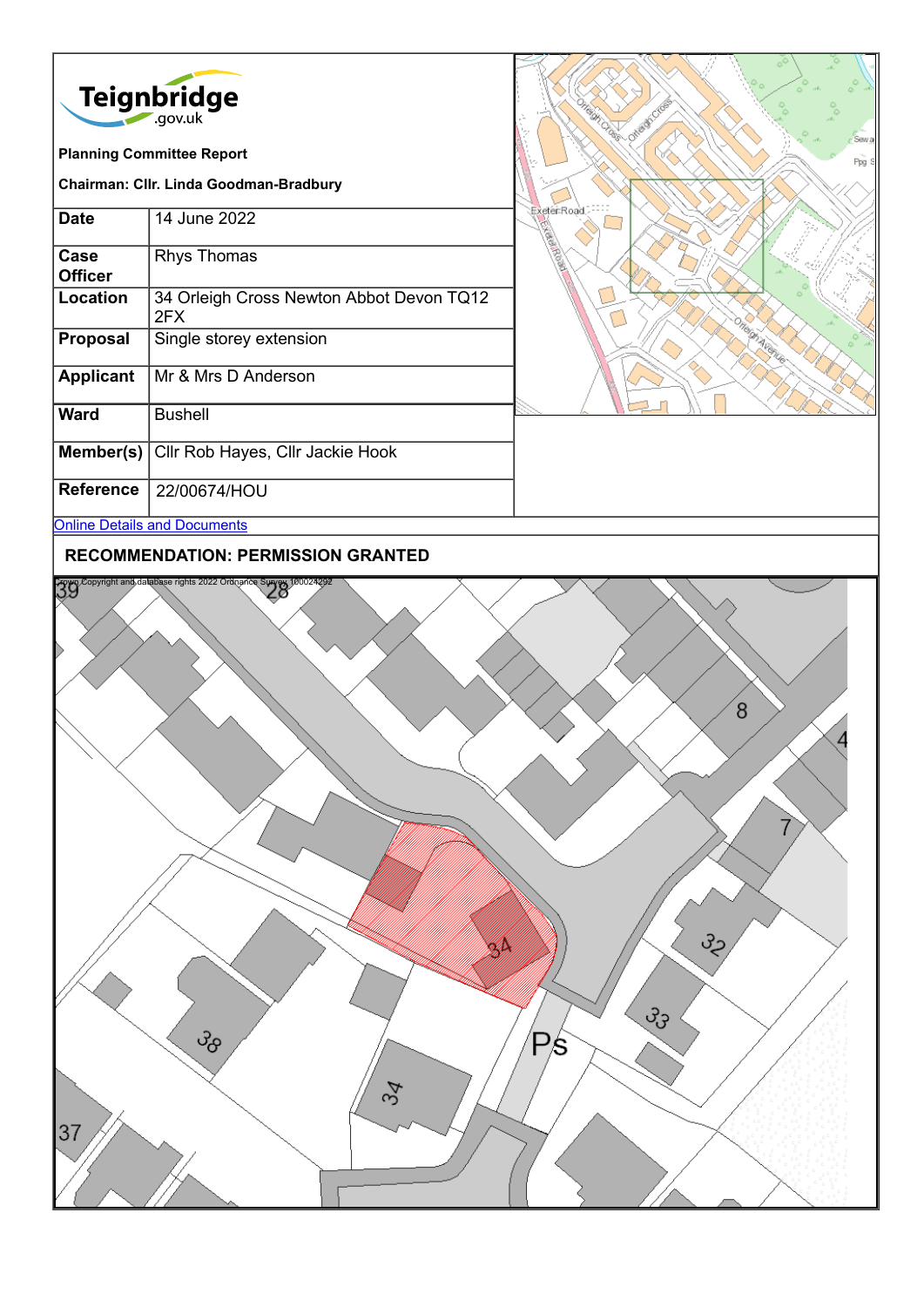### **1. REASON FOR REPORT**

This application is required to go to Committee as the applicant is an employee of Teignbridge District Council.

### **2. RECOMMENDATION**

PERMISSION BE GRANTED subject to the following conditions:

- 1. The development hereby permitted shall begin before the expiry of three years from the date of this permission.
- 2. The development hereby permitted shall be carried out in accordance with the application from and the following approved plans/documents.

# **3. DESCRIPTION**

## The site

3.1 Number 34 Orleigh Cross is a modern three storey detached dwelling, lying within the Newton Abbot Settlement Limit.

## The Application

- 3.2 The proposal is for a 7.8m x 5.6m single storey side extension attached to the existing dwelling. Height to the ridge of the proposed extension is approx. 4.5m, approx. 1.17m higher than the existing garage to the west of the extension.
- 3.3 The relocation of a section of the current boundary wall at approx. 2.5m in height is also proposed for the expansion of the parking area to the front of the existing garage. Material from the demolition of the wall is to be re-used in reconstruction.

### Principle of Development / Sustainability

3.4 The application site is located within the settlement limit as depicted in the Teignbridge Local Plan 2013 – 2033. Policies S1A, S1, S21A and WE8 of the Local Plan are permissive of extensions, alterations and ancillary domestic curtilage buildings to existing residential properties, subject to policy criteria being met. Thus, the principle of development can be acceptable, subject to compliance with policy.

### Impact upon character and visual amenity of the area

- 3.5 The staggered change in height of buildings as a result of the proposal is considered similar to other properties in the area due to the topography of the land and varying building heights seen throughout the estate.
- 3.6 Despite the addition of the extension at approx. 35m2, sufficient amenity space remains in the rear garden. As such the proposal is not considered to be overdevelopment.
- 3.7 The proposal is not considered to be over bearing development as the revised height in addition to the wall is only approx. 1.17m. Despite the infill nature of the proposed extension, this is similar of other dwellings in the street, in particular 4 – 8 Orleigh Cross to the immediate west of the site.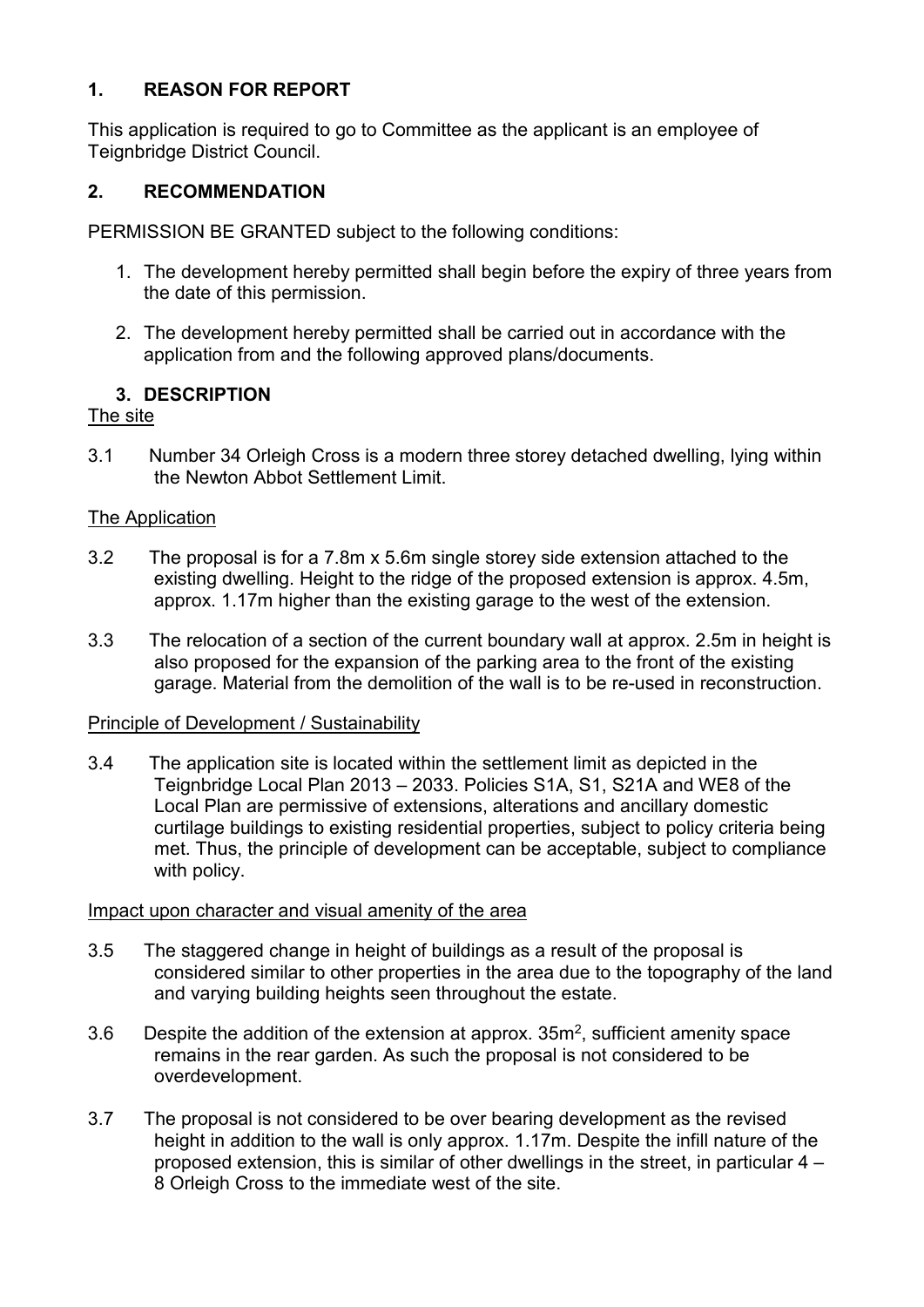3.8 Proposed detail/materials are as follows:

Roof: Concrete tiles to match the existing dwelling

Walls: Stone from the demolition of the existing wall is to be used to rebuild the demolished section, finished as existing with brick capping and lead flashing at junctions. The remainder of the extension is to be finished with render to match the existing building.

Windows and Doors: UPVC grey to match the existing dwelling

3.9 The materials specified for use within the application form are to match the existing dwelling, while stone from the wall to be removed is to be retained and reused in construction of the proposal. The proposed development is therefore considered to accord with Policies S2 and WE8 of the Teignbridge Local Plan.

#### Impact on residential amenity of surrounding properties

3.10 The structure has been designed so to ensure that there would be no overlooking and therefore the proposed development is not considered to result in an adverse impact on neighbour amenity in accordance with Policy WE8 of the Teignbridge Local Plan.

#### 4 **POLICY DOCUMENTS**

Teignbridge Local Plan 2013-2033:

S1A Presumption in favour of Sustainable Development S1 Sustainable Development Criteria S2 Quality Development S7 Carbon Emission Targets S21A Settlement Limits WE8 Domestic Extensions, Ancillary Domestic Curtilage Buildings and Boundary **Treatments** EN3 Carbon Reduction Plans EN5 Heritage Assets EN8 Biodiversity Protection and Enhancement EN9 Important Habitats and Features EN10 European Wildlife Sites EN11 Legally Protected and Priority Species

Newton Abbot Neighbourhood Plan

National Planning Policy Framework

National Planning Practice Guidance

### **5 CONSULTEES**

5.1 No consultation responses have been sought for this application.